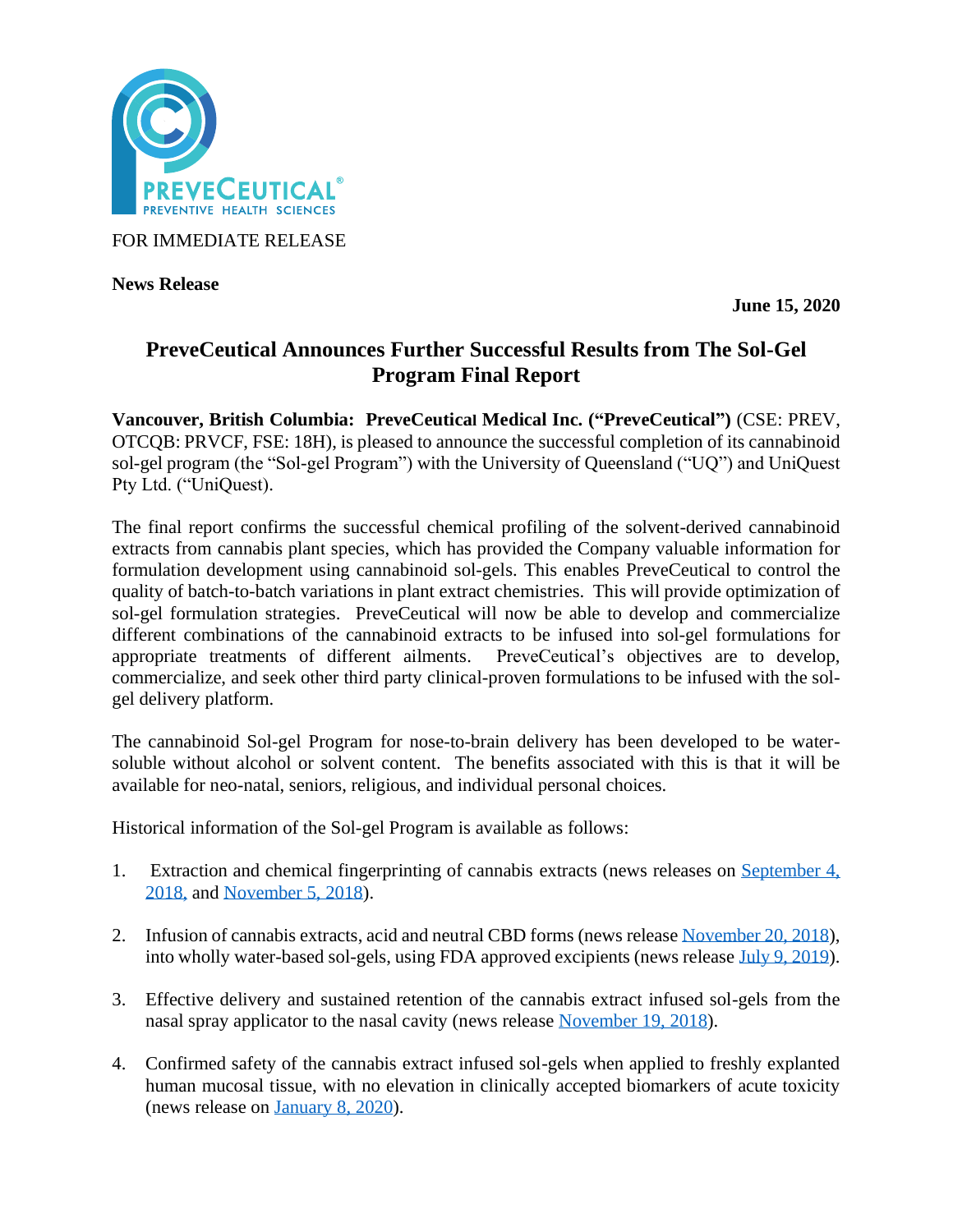5. Successful completion of its Sol-gel Program (news release on [June 3, 2020\)](https://www.preveceutical.com/investors/news/preveceutical-announces-successful-completion-of-its-sol-gel-program).

Mr. Stephen Van Deventer, Chairman and CEO, commented, *"We are excited with the research findings and successful in-vitro results from the cannabinoid Sol-gel Program. This will potentially create several therapeutic applications in managing controlled delivery of cannabinoidal combinations in clinical study settings, that would be of great value".*

## *About PreveCeutical*

PreveCeutical is a health sciences company that develops innovative options for preventive and curative therapies utilizing organic and nature identical products.

PreveCeutical aims to be a leader in preventive health sciences. The Company's current research and development programs include dual gene curative and preventive therapies for diabetes and obesity; the Cannabidiols Sol-gel Program aiming to provide relief across a range of indications from pain, inflammation, seizures, and neurological disorders; Nature Identical™ peptides for the treatment of various ailments; non-addictive analgesic peptides as a replacement to the highly addictive analgesics such as morphine, fentanyl and oxycodone; and a therapeutic product for treating athletes who suffer from concussions (mild traumatic brain injury).

For more information about PreveCeutical, please visit our website [www.PreveCeutical.com](http://www.preveceutical.com/) or follow us on [Twitter](http://twitter.com/PreveCeuticals) and [Facebook.](http://www.facebook.com/PreveCeutical)

# *On behalf of the Board of Directors of PreveCeutical*

*Stephen Van Deventer, Chairman and Chief Executive Officer*

### *For further information, please contact:*

*Stephen Van Deventer at telephone: +1 604 306 9669*

*Or Investor Relations* [ir@preveceutical.com](mailto:ir@preveceutical.com)

#### *Forward-Looking Statements:*

This news release contains forward-looking statements and forward-looking information (collectively, "forwardlooking statements") within the meaning of applicable Canadian and U.S. securities legislation, including the United States Private Securities Litigation Reform Act of 1995. All statements in this news release that are not purely historical are forward-looking statements and include any statements regarding beliefs, plans, expectations and orientations regarding the future including, without limitation, the completion of the Sol-gel Program and the successful development of CBD sol-gel formulations, and the continued research interests of PreveCeutical, PreveCeutical's anticipated business plans, and its prospects of success in executing its proposed plans. Often, but not always, forward-looking statements can be identified by words such as "will", "pro forma", "plans", "expects", "may", "should", "budget", "schedules", "estimates", "forecasts", "intends", "anticipates", "believes", "potential", "proposes" or variations of such words including negative variations thereof and phrases that refer to certain actions, events or results that may, could, would, might or will occur or be taken or achieved. Forward-looking statements are based on certain assumptions regarding PreveCeutical, including expected growth, results of operations, including PreveCeutical's research and development activities, performance, industry trends, growth opportunities, that PreveCeutical will be granted requisite expedited approvals by world health agencies for the results of the Sol-gel Program, and that PreveCeutical will be able to obtain the financing required to further carry out or commercialize the Sol-gel Program, retain and attract qualified research personnel and obtain and/or maintain the necessary intellectual property rights needed to carry out future business activities.